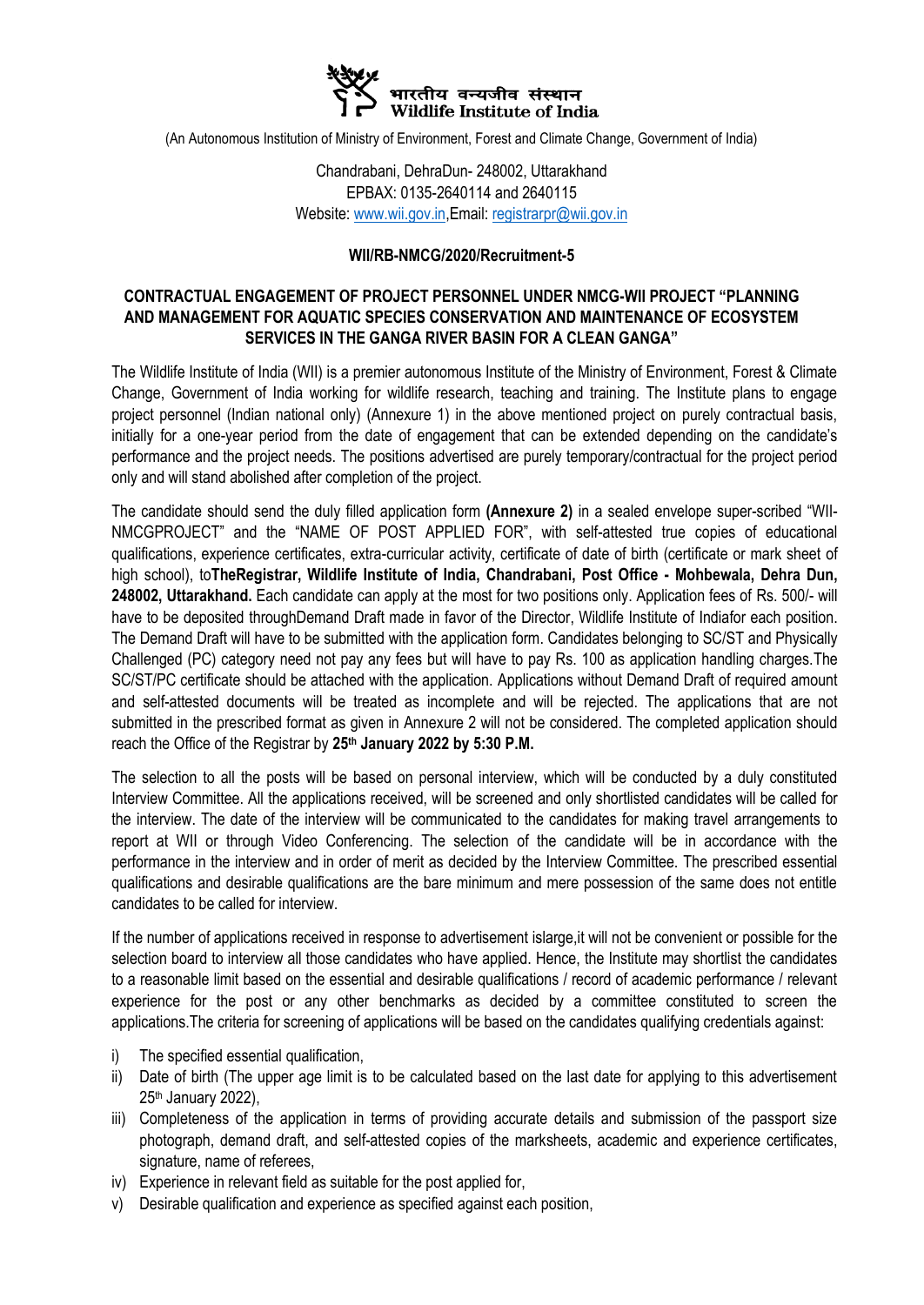vi) Consistent academic performance at one or more levels etc. The candidate's experience certificates should clearly specify whether they possess the experience / knowledge / skills / technology / software platform requested in the essential / desirable experience requirements against the post.

The benchmark for screening the applications will be set by a committee constituted to screen the applications. The final selection of the Screened-in candidate will be based on the candidate's performance before the Interview Committee.The decision of the Institute's Screening Committee in all matters relating to eligibility, work experience, acceptance or rejection of the application, mode of selection will be final and binding on the candidates and no enquiry or correspondence will be entertained from any individual or his/her agency. At the time of the verification of original documents, if it is found that an attempt has been made by the applicant to willfully conceal, misrepresent or canvass the facts, his/her candidature will not be considered. All original documents should be produced at the time of joining. No TA/DA will be given for attending the interview.

Incomplete application/ application sent by email are liable to be rejected. The application should reach the Wildlife Institute of India, Dehradun by **25th January, 2022 by 05:30 P.M.**Anyapplication received after the last date will be rejected. All eligible interested candidates are advised to follow the latest updates on WII's website (http://www.wii.gov.in/) under the recruitment section.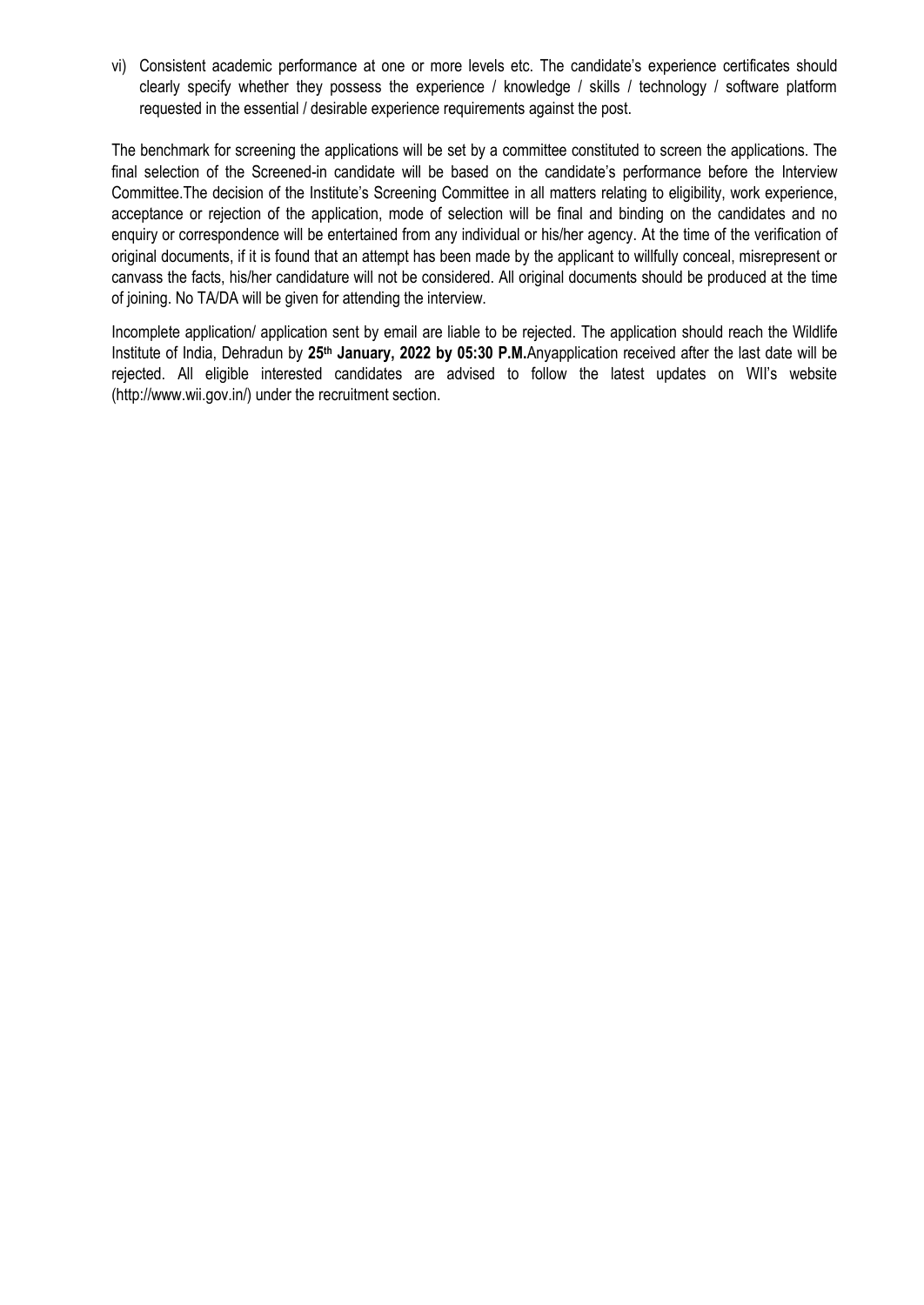# **ANNEXURE 1: DETAILS OF THE POSITIONS ADVERTISED**

| <b>Subject Area</b>                                       | Designation                      | Number of                                                                                                                                                                                                         | <b>Total</b><br>consolidate                                                                                                                                     | <b>Educational Qualification</b>                                                                                                                                                                                                                                                                                               |                                                                                                                                                    | <b>Maximum Age</b><br>as on 25 <sup>th</sup> | <b>Work Description</b>                                                                                                                                        |
|-----------------------------------------------------------|----------------------------------|-------------------------------------------------------------------------------------------------------------------------------------------------------------------------------------------------------------------|-----------------------------------------------------------------------------------------------------------------------------------------------------------------|--------------------------------------------------------------------------------------------------------------------------------------------------------------------------------------------------------------------------------------------------------------------------------------------------------------------------------|----------------------------------------------------------------------------------------------------------------------------------------------------|----------------------------------------------|----------------------------------------------------------------------------------------------------------------------------------------------------------------|
|                                                           |                                  | positions                                                                                                                                                                                                         | emolument per<br>month                                                                                                                                          | <b>Essential</b>                                                                                                                                                                                                                                                                                                               | <b>Desirable</b>                                                                                                                                   | January 2022                                 |                                                                                                                                                                |
| Aquatic botany<br>(rivers)                                | <b>Project Fellow</b><br>Grade I | $\mathbf{1}$                                                                                                                                                                                                      | 32000                                                                                                                                                           | Master's degree with minimum of 60% aggregate marks<br>in Botany/ Forestry/ Wildlife Science / Life Science<br>/Environmental Science/ Biodiversity & Conservation with<br>≥1 year of experience after Master's in relevant field.                                                                                             | Experience of aquatic vegetation<br>identification and survey, and aquatic habitat<br>monitoring.                                                  | 35                                           | Candidate will carry out field sampling of<br>aquatic vegetation for biodiversity profiling and<br>assessing various environmental parameters.                 |
| Aquatic botany<br>(wetlands)                              | <b>Project Assistant</b>         | $\overline{2}$                                                                                                                                                                                                    | 20000                                                                                                                                                           | Master's degree with working experience of<br>Bachelor's degree with minimum of 60% aggregate marks<br>aquatic vegetation identification and survey<br>in Botany/ Forestry/ Wildlife Science / Life Science/<br>and enthusiasm in implementing<br>Environmental Science/ Biodiversity & Conservation<br>conservation projects. |                                                                                                                                                    | 30                                           | Candidate will carry out field sampling of<br>aquatic vegetation for biodiversity profiling of<br>wetlands.                                                    |
| Invertebrate                                              | Project Fellow<br>Grade I        | 1                                                                                                                                                                                                                 | 32000                                                                                                                                                           | Master's degree with minimum of 60% aggregate marks<br>in Zoology/ Wildlife Science/ Forestry / Environmental<br>Science/Biodiversity & Conservation with ≥1 year<br>experience after Master'sin relevant field.                                                                                                               | Experience in invertebrate/ entomological<br>monitoring and research.                                                                              | 35                                           | Candidates will carry out field sampling for<br>data collection, identification of aquatic insects<br>and report writing.                                      |
| 20000<br><b>Project Assistant</b><br>$\mathbf{1}$         |                                  | Bachelor's degree with minimum of 60% aggregate marks<br>in Zoology/ Wildlife Science / Life Science/ Forestry/<br>Environmental Science/ Biodiversity& Conservation.                                             | Master'sdegree with working experience of<br>identification and survey of invertebrate/<br>entomofauna and enthusiasm in<br>implementing conservation projects. | 30                                                                                                                                                                                                                                                                                                                             | Candidate will assist in carrying out ecological<br>research and literature review.                                                                |                                              |                                                                                                                                                                |
| Project Fellow<br>$\overline{2}$<br>32000<br>Herpetofauna |                                  | Master's degree with minimum of 60% aggregate marks<br>in Wildlife Science / Zoology/ Forestry/ Environmental<br>Science/ Biodiversity & Conservation with ≥1 year<br>experienceafter Master's in relevant field. | Experience in herpetofauna taxonomy with<br>special reference to aquatic fauna, aquatic<br>species research and monitoring.                                     | 35                                                                                                                                                                                                                                                                                                                             | Candidates will carry out field sampling for<br>biodiversity profiling and assessing<br>environmental parameters.                                  |                                              |                                                                                                                                                                |
|                                                           | <b>Project Assistant</b>         | 1                                                                                                                                                                                                                 | 20000                                                                                                                                                           | Bachelor's degree with minimum of 60% aggregate marks<br>in Wildlife Science / Life Science/ Forestry/ Zoology/<br>Environmental Science / Biodiversity & Conservation.                                                                                                                                                        | Master'sdegree with working experience of<br>identification and survey of herpetofauna and<br>enthusiasm in implementing conservation<br>projects. | 30                                           | Candidate will assist in carrying out ecological<br>research and literature review.                                                                            |
|                                                           | Project Associate                | $\mathbf{1}$                                                                                                                                                                                                      | 42000                                                                                                                                                           | Master's degree with minimum of 60% aggregate marks<br>in Wildlife Science /Zoology / Fishery Science/ Life<br>Science/ Environmental Science /Biodiversity &<br>Conservation with ≥4 year experience after Master's in<br>relevant field.                                                                                     | Experience in taxonomy and biology of<br>fishes/ aquatic ecology/ river habitat<br>assessment/ wetland ecology.                                    | 40                                           | Candidate will carry out field sampling for<br>biodiversity profiling and assessing<br>environmental parameters. Advise field<br>personnel in data collection. |
| Fish                                                      | Project Fellow                   | 1                                                                                                                                                                                                                 | 32000                                                                                                                                                           | Master's degree with minimum of 60% aggregate marks<br>in Wildlife Science /Environmental Science /Zoology /<br>Fishery Science/ Life Science / Biodiversity &<br>Conservation with ≥1 year experience after Master'sin<br>relevant field.                                                                                     | Experience in taxonomy and biology of<br>fishes/ aquatic ecology/ river habitat<br>assessment/ wetland ecology.                                    | 35                                           | Candidate will carry out field sampling for<br>biodiversity profiling and assessing<br>environmental parameters.                                               |
|                                                           | <b>Project Assistant</b>         | $\overline{2}$                                                                                                                                                                                                    | 20000                                                                                                                                                           | Bachelor's degree with minimum of 60% aggregate marks<br>in Zoology/ Forestry/ Wildlife Science / Life Science /<br>Environmental Science/ Biodiversity & Conservation.                                                                                                                                                        | Master's degree with working experience of<br>fish identification and survey and enthusiasm<br>in implementing conservation projects.              | 30                                           | Candidate will assist in carrying out ecological<br>research and literature review.                                                                            |
|                                                           | Project Associate                | $\mathbf{1}$                                                                                                                                                                                                      | 42000                                                                                                                                                           | Master's degree with minimum of 60% aggregate marks<br>in Wildlife Science / Forestry / Environmental Science/<br>Zoology / Life Science / Biodiversity & Conservation with<br>≥4 years experience after Master's in relevant field.                                                                                           | Experience in taxonomy and biology of birds /<br>aquatic ecology/ river habitat assessment/<br>wetland ecology.                                    | 40                                           | Candidate will carry out field sampling for<br>biodiversity profiling and assessing<br>environmental parameters. Advise field<br>personnel in data collection. |
| <b>Birds</b>                                              | <b>Project Fellow</b>            | $\overline{2}$                                                                                                                                                                                                    | 32000                                                                                                                                                           | Master's degree with minimum of 60% aggregate marks<br>in Wildlife Science / Forestry /Environmental<br>Science/Zoology / Life Science / Biodiversity &<br>Conservation with ≥1 year experience after Master's in<br>relevant field.                                                                                           | Experience in taxonomy and biology of birds /<br>aquatic ecology/ river habitat assessment/<br>wetland ecology.                                    | 35                                           | Candidate will carry out field sampling for<br>biodiversity profiling and assessing various<br>environmental parameters.                                       |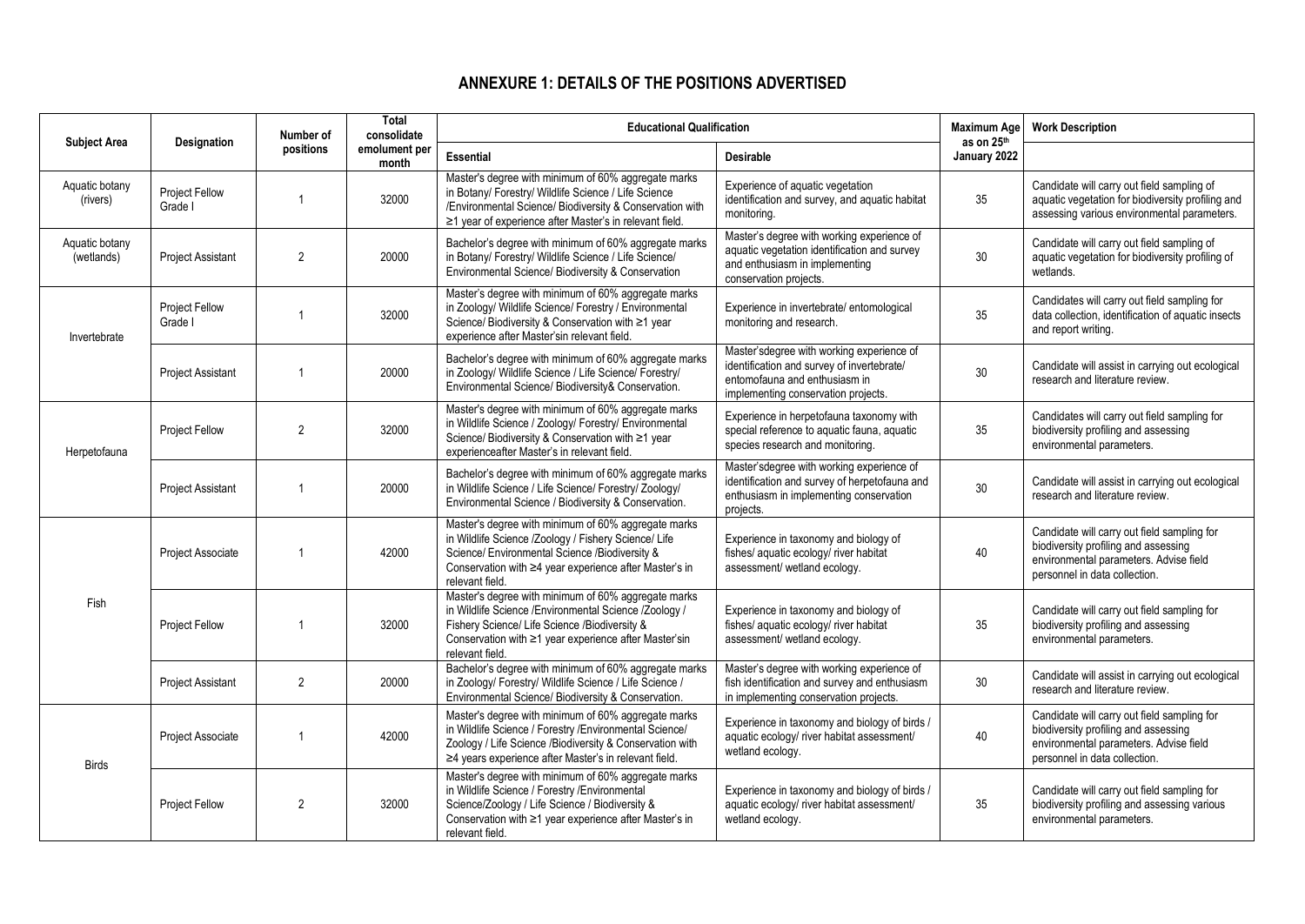| <b>Subject Area</b>                                                                                                | Designation                       | Number of                                                                                                                                                                                                                   | <b>Total</b><br>consolidate                                             | <b>Educational Qualification</b>                                                                                                                                                                                                                                                                                                                                                             |                                                                                                                                                | <b>Maximum Age</b><br>as on 25th | <b>Work Description</b>                                                                                                                        |
|--------------------------------------------------------------------------------------------------------------------|-----------------------------------|-----------------------------------------------------------------------------------------------------------------------------------------------------------------------------------------------------------------------------|-------------------------------------------------------------------------|----------------------------------------------------------------------------------------------------------------------------------------------------------------------------------------------------------------------------------------------------------------------------------------------------------------------------------------------------------------------------------------------|------------------------------------------------------------------------------------------------------------------------------------------------|----------------------------------|------------------------------------------------------------------------------------------------------------------------------------------------|
|                                                                                                                    |                                   | positions                                                                                                                                                                                                                   | emolument per<br>month                                                  | <b>Essential</b>                                                                                                                                                                                                                                                                                                                                                                             | <b>Desirable</b>                                                                                                                               | January 2022                     |                                                                                                                                                |
| <b>Birds</b>                                                                                                       | <b>Project Assistant</b>          | $\overline{2}$                                                                                                                                                                                                              | 20000                                                                   | Bachelor's degree with minimum of 60% aggregate marks<br>in Wildlife Science/ Zoology / Life Science<br>Environmental Science / Biodiversity & Conservation.                                                                                                                                                                                                                                 | Master's degree with working experience of<br>bird survey, identification, and enthusiasm in<br>implementing conservation projects.            | 30 <sup>°</sup>                  | Candidate will assist in carrying out ecological<br>research and literature review.                                                            |
| Crocodiles &                                                                                                       | <b>Project Associate</b>          | $\overline{1}$                                                                                                                                                                                                              | 42000                                                                   | Master's degree with minimum of 60% aggregate marks<br>in Wildlife Science / Forestry / Environmental Science/<br>Botany / Zoology / Life Science / Biodiversity &<br>Conservation with ≥4 years experience after Master's .in<br>relevant field.                                                                                                                                            | Experience of aquatic conservation, with<br>reference to species specific river habitat<br>assessment and restoration.                         | 40                               | Candidate will assist in research on aquatic<br>conservation, habitat assessment and species<br>specific aquatic habitat restoration planning. |
| <b>Mammals</b>                                                                                                     | <b>Project Fellow</b>             | -1                                                                                                                                                                                                                          | 32000                                                                   | Master's degree with minimum of 60% aggregate marks<br>in Wildlife Science / Forestry / Environmental<br>Science/Zoology / Life Science / Biodiversity &<br>Conservation with ≥1 year experience after Master'sin<br>relevant field.                                                                                                                                                         | Experience in taxonomy and biology of<br>reptiles/mammals/ aquatic ecology/ river<br>habitat assessment/ wetland ecology.                      | 35                               | Candidate will carry out field sampling for<br>biodiversity profiling and assessing various<br>environmental parameters.                       |
| Master's degree with minimum 60% marks in<br>$\overline{2}$<br>Project Fellow<br>32000<br>Conservation<br>Genetics |                                   | Biotechnology/ Genetics/ Forensic Science/ Biochemistry/<br>Microbiology/Biological Conservation /Environmental<br>Science/Biodiversity & Conservation with ≥ 1 year<br>research experienceafter Master'sin relevant field. | Research experience in DNA analysis and<br>sampling of aquatic species. | 35                                                                                                                                                                                                                                                                                                                                                                                           | Candidate will collect sample from species of<br>conservation concern, assist in genetic<br>analysis and write report.                         |                                  |                                                                                                                                                |
|                                                                                                                    | <b>Project Assistant</b>          | $\mathbf{1}$                                                                                                                                                                                                                | 20000                                                                   | Bachelor's degree with minimum of 60% aggregate marks<br>inZoology/Forestry/Wildlife Science / Life Science<br>/Biotechnology / Environmental Science/ Biodiversity &<br>Conservation.                                                                                                                                                                                                       | Master'sdegree with working experience of<br>techniques in sample collection for genetic<br>analysis.                                          | 30 <sup>°</sup>                  | Candidate will assist in carrying out sample<br>collection and literature review.                                                              |
| River Ecotoxicology                                                                                                | <b>Project Fellow</b>             | $\overline{1}$                                                                                                                                                                                                              | 32000                                                                   | Master's degree with minimum of 60% aggregate marks<br>in Environmental Science/ Wildlife Science /Forestry /<br>Botany/ Zoology/ Chemistry/ Life Science / Biodiversity &<br>Conservation with ≥1 year experience after Master'sin<br>relevant field.                                                                                                                                       | Experience of sample collection and<br>laboratory analysis for toxicity/ pollution<br>assessment, preferably related to aquatic<br>ecosystems. | 35                               | Candidate will collect samples from field, assist<br>in laboratory analysis and write report.                                                  |
|                                                                                                                    | <b>Project Assistant</b>          | 5                                                                                                                                                                                                                           | 20000                                                                   | Bachelor's degree with minimum of 60% aggregate marks<br>in Environmental Science/ Wildlife Science /Forestry /<br>Botany/ Zoology/ Chemistry/ Life Science / Biodiversity &<br>Conservation.                                                                                                                                                                                                | Master's degree with working experience of<br>techniques in sample collection.                                                                 | 30                               | Candidate will assist in carrying out sample<br>collection and literature review.                                                              |
| Wetland                                                                                                            | Project Fellow                    | -1                                                                                                                                                                                                                          | 32000                                                                   | Master's degree with minimum of 60% aggregate marks<br>in Environmental Science/ Wildlife Science /Forestry /<br>Botany/ Zoology/ Chemistry/ Life Science / Biodiversity &<br>Conservation with ≥1 year experience after Master'sin<br>relevant field.                                                                                                                                       | Experience of sample collection and<br>laboratory analysis for toxicity/ pollution<br>assessment, preferably related to aquatic<br>ecosystems. | 35                               | Candidate will collect samples from field, assist<br>in laboratory analysis and write report.                                                  |
|                                                                                                                    | <b>Project Assistant</b>          | $\overline{2}$                                                                                                                                                                                                              | 20000                                                                   | Bachelor's degree with minimum of 60% aggregate marks<br>in Environmental Science/ Wildlife Science /Forestry /<br>Botany/ Zoology/ Chemistry/ Life Science / Biodiversity &<br>Conservation.                                                                                                                                                                                                | Master's degree with working experience of<br>techniques in sample collection.                                                                 | 30                               | Candidate will assist in carrying out sample<br>collection and literature review.                                                              |
| Rescue and<br>Rehabilitation of<br>aquatic animals                                                                 | Veterinary Officer                | -1                                                                                                                                                                                                                          | 56000                                                                   | Master's Degree in Veterinary science with minimum of<br>60% aggregate marks and ≥2 experience in relevant<br>subjects or Bachelor's degree in Veterinary Science with<br>minimum of 60% aggregate marks and ≥3 years of<br>experience in relevant subject or Bachelor's degree in<br>Veterinary Science with M.Sc. in Wildlife Science with ≥2<br>years of experience in relevant subjects. | Experience of establishment and<br>maintenance of rescue and rehabilitation<br>centers. Rescue and rehabilitation of wildlife<br>species.      | 40                               | Candidate will manage rescue and<br>rehabilitation programme.                                                                                  |
| Rescue and<br>Rehabilitation of<br>aquatic animals                                                                 | Project Associate<br>(Veterinary) | 2                                                                                                                                                                                                                           | 42000                                                                   | Master's Degree in Veterinary Science with minimum of<br>60% aggregate marks and ≥1 year of experience in<br>subjects related to wildlife science or Bachelor's degree<br>with minimum of 60% aggregate marks in Veterinary<br>Science and ≥2 year of experience in relevant subjects.                                                                                                       | Experience of rescue and rehabilitation or<br>veterinary practices or teaching and<br>research.                                                | 40                               | Candidate will manage rescue and<br>rehabilitation programme.                                                                                  |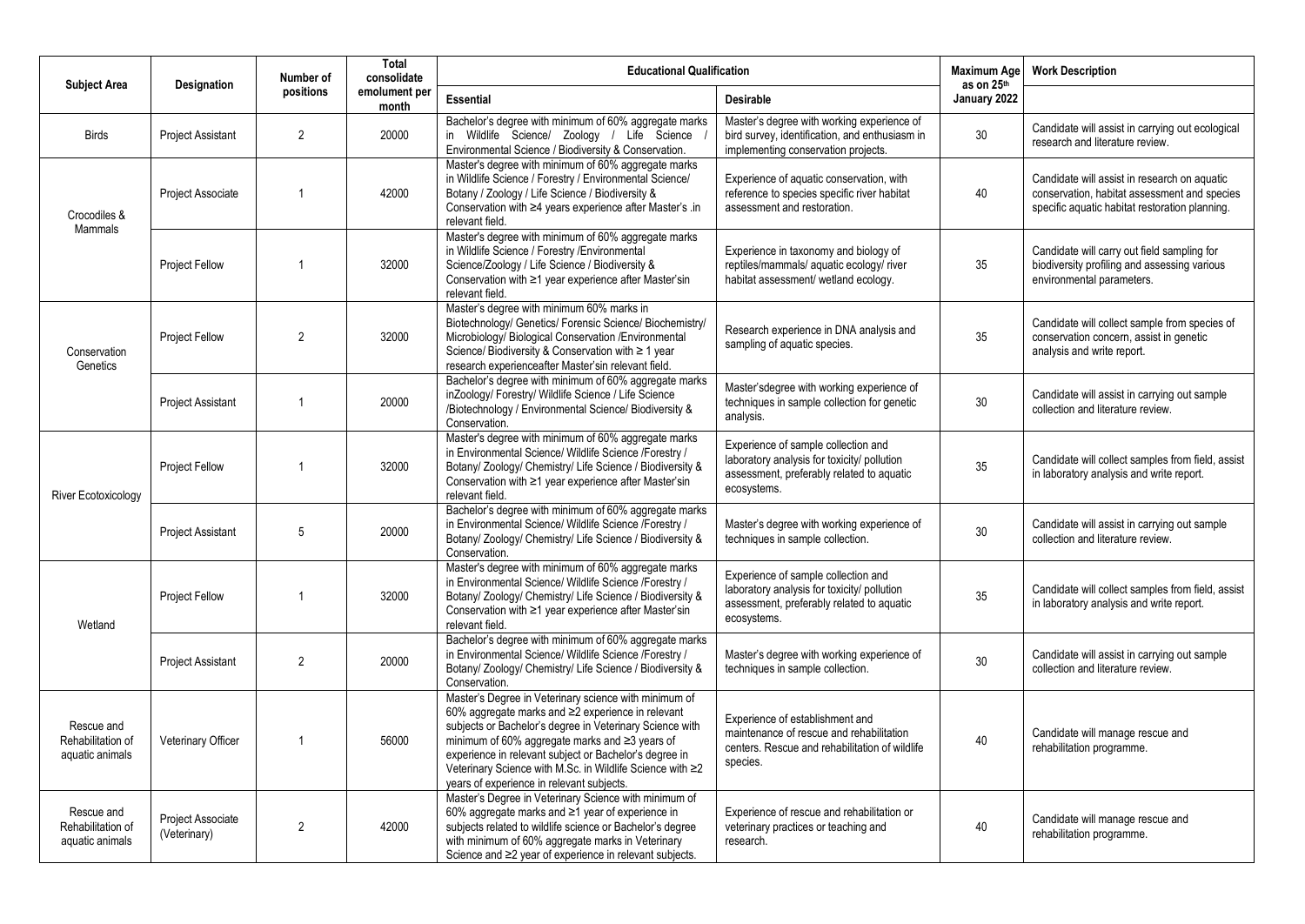| <b>Subject Area</b>                  | Designation                                        | Number of      | <b>Total</b><br>consolidate | <b>Educational Qualification</b>                                                                                                                                                                                                                                                                                                   |                                                                                                                                                                  | <b>Maximum Age</b><br>as on 25th | <b>Work Description</b>                                                                                                                                                 |
|--------------------------------------|----------------------------------------------------|----------------|-----------------------------|------------------------------------------------------------------------------------------------------------------------------------------------------------------------------------------------------------------------------------------------------------------------------------------------------------------------------------|------------------------------------------------------------------------------------------------------------------------------------------------------------------|----------------------------------|-------------------------------------------------------------------------------------------------------------------------------------------------------------------------|
|                                      |                                                    | positions      | emolument per<br>month      | <b>Essential</b><br><b>Desirable</b>                                                                                                                                                                                                                                                                                               |                                                                                                                                                                  | January 2022                     |                                                                                                                                                                         |
|                                      | <b>Project Fellow</b>                              | 5              | 32000                       | Master's degree with minimum of 60% aggregate marks<br>in Wildlife Science / Forestry/ Environmental Science/<br>Zoology / Life Science /Veterinary Science / Biodiversity &<br>Conservation with $\geq 1$ year experience in relevant field or<br>Bachelor's degree in Veterinary Science with minimum of<br>60% aggregate marks. | Experience in research/ conservation/ rescue<br>and rehabilitation of freshwater aquatic<br>species.                                                             | 35                               | Candidate will assist the Project Scientist and<br>Associate in implementation of activities in the<br>Aquatic Wildlife Rescue and Rehabilitation<br>Centres.           |
|                                      | <b>Project Assistant</b>                           | 5              | 20000                       | Bachelor's degree with minimum of 60% marks in Wildlife<br>Science / Environmental Science/ Zoology / Life Science/<br>Forestry / Biodiversity & Conservation.                                                                                                                                                                     | Master'sdegree with working experience of<br>identification of aquatic species.                                                                                  | 30 <sup>°</sup>                  | Candidate will assist in field sampling for<br>biodiversity profiling, environmental<br>parameters and report preparation.                                              |
|                                      | Project Associate<br>(Aquatic<br>conservation)     | $\overline{1}$ | 42000                       | Master's degree with minimum of 60% aggregate marks<br>in Wildlife Science / Forestry / Environmental Science/<br>Zoology / Life Science /Biodiversity & Conservation with<br>$\geq$ 4 years of experience after Master's in relevant field.                                                                                       | Experience of aquatic conservation, with<br>reference to species specific river ecology.                                                                         | 40                               | Candidate will work on aquatic conservation,<br>river habitat assessment and species specific<br>aquatic habitat restoration planning.                                  |
| Project Planning &<br>Implementation | <b>Project Fellow</b><br>(Aquatic<br>conservation) | $\overline{1}$ | 32000                       | Master's degree with minimum of 60% aggregate marks<br>in Wildlife Science / Forestry / Environmental Science/<br>Zoology / Life Science / Biodiversity&Conservation with<br>≥1 years of experienceafter Master's in relevant field.                                                                                               | Experience of aquatic conservation, with<br>reference to species specific river habitat<br>assessment and restoration.                                           | 35                               | Candidate will assist in research on aquatic<br>conservation, habitat assessment and species<br>specific aquatic habitat restoration planning.                          |
|                                      | <b>Project Assistant</b><br>Grade II               | $\sqrt{3}$     | 25000                       | Master's degree with minimum of 60% aggregate marks<br>in Wildlife Science / Zoology/ Life Science /Biotechnology<br>or related subjects.                                                                                                                                                                                          | Working knowledge on ecology and<br>conservation of aquatic ecosystems.                                                                                          | 30                               | Candidate will assist in carrying out ecological<br>research and literature review on aquatic<br>ecosystem.                                                             |
| Capacity building<br>Grade II        | Project Associate<br>(Training)                    | $\overline{2}$ | 42000                       | Master's Degree in Wildlife Science/ Forestry<br>/Botany/Zoology/ Environmental Science/Humanities/<br>Biodiversity & Conservation/ Social Science, with >4<br>years of experience after Master's in the relevant field.                                                                                                           | Experience of organizing and conducting<br>training programmes and report writing.<br>Experience of fieldwork on aquatic<br>biodiversity/ wildlife conservation. | 40                               | Candidate will organize and conduct training<br>workshops, will liaisewith the stakeholders and<br>write reports.                                                       |
|                                      | Assistant training<br>coordinator                  | $\overline{4}$ | 32000                       | Master's Degree in Wildlife Science/ Forestry<br>/Botany/Zoology/ Environmental Science/ Biodiversity &<br>Conservation /Humanities/ Social Science, with ≥1 years<br>of experience after Master's in the relevant field.                                                                                                          | Experience of fieldwork on biodiversity/<br>wildlife conservation, organizing and<br>conducting training programmes and report<br>writing.                       | 35                               | Candidate will assist in organizing and<br>conducting training workshops and will liaison<br>with the stakeholders.                                                     |
|                                      | <b>Project Assistant</b>                           | 3              | 25000                       | Master's degree in Wildlife Science/ Forestry<br>/Botany/Zoology/ Environmental Science/ Biodiversity &<br>Conservation /Humanities/ Social Science with minimum<br>of 60% aggregate marks.                                                                                                                                        | Experience of conducting workshops, training<br>programme and report writing.                                                                                    | 30 <sup>°</sup>                  | Candidate will assist in organizing and<br>conducting training workshops.                                                                                               |
|                                      | <b>Project Assistant</b>                           | 5              | 20000                       | Bachelor's degree in Wildlife Science/ Forestry<br>/Botany/Zoology/ Environmental Science/ Biodiversity &<br>Conservation / Humanities/ Social Sciencewith minimum<br>of 60% aggregate marks.                                                                                                                                      | Experience in conducting workshops, training<br>programme and report writing.                                                                                    | 30                               | Candidate will assist in organizing and<br>conducting training workshops.                                                                                               |
|                                      | <b>Project Associate</b>                           | 5              | 42000                       | Master's degree with minimum of 60% aggregate marks<br>in Wildlife Science/ Forestry /Botany/Zoology/<br>Environmental Science/ Biodiversity & Conservation<br>/Humanities/ Social Science / Economics/ Sociology/<br>Political science with ≥4 years of experience after<br>Master'sin relevant field.                            | Experience of community based conservation<br>programmes/research on ecosystem<br>services/ natural resource management and<br>good writing skills               | 40                               | Candidate will conduct research on ecosystem<br>services, natural resource management, and<br>will implement community based conservation<br>programmes of the project. |
| Community based<br>conservation      | <b>Project Fellow</b>                              | 3              | 32000                       | Master's degree with minimum of 60% aggregate marks<br>in Wildlife Science/ Forestry /Botany/Zoology/<br>Environmental Science/ Biodiversity & Conservation<br>/Humanities/ Social Science with ≥1 year of experience<br>after the award of Master's degree.                                                                       | Experience in conducting social survey and<br>stakeholder analysis; ability to work in harsh<br>field conditions.                                                | 35                               | Candidate will assist in organizing meetings,<br>conduct the survey and stakeholders<br>meetings.                                                                       |
|                                      | Project Fellow<br>(Policy)                         | $\overline{2}$ | 32000                       | Master's degree with minimum of 60% aggregate marks<br>in Law/ Regulatory Governance/ Economics/ Sociology/<br>Political science/Commerce with ≥1 year of experience<br>after Master's degree in relevant field.                                                                                                                   | Experience of analyzing policies related to<br>water and other natural resources.                                                                                | 35                               | Candidate will assist in organizing meetings<br>with the managers and policy makers, and<br>write report.                                                               |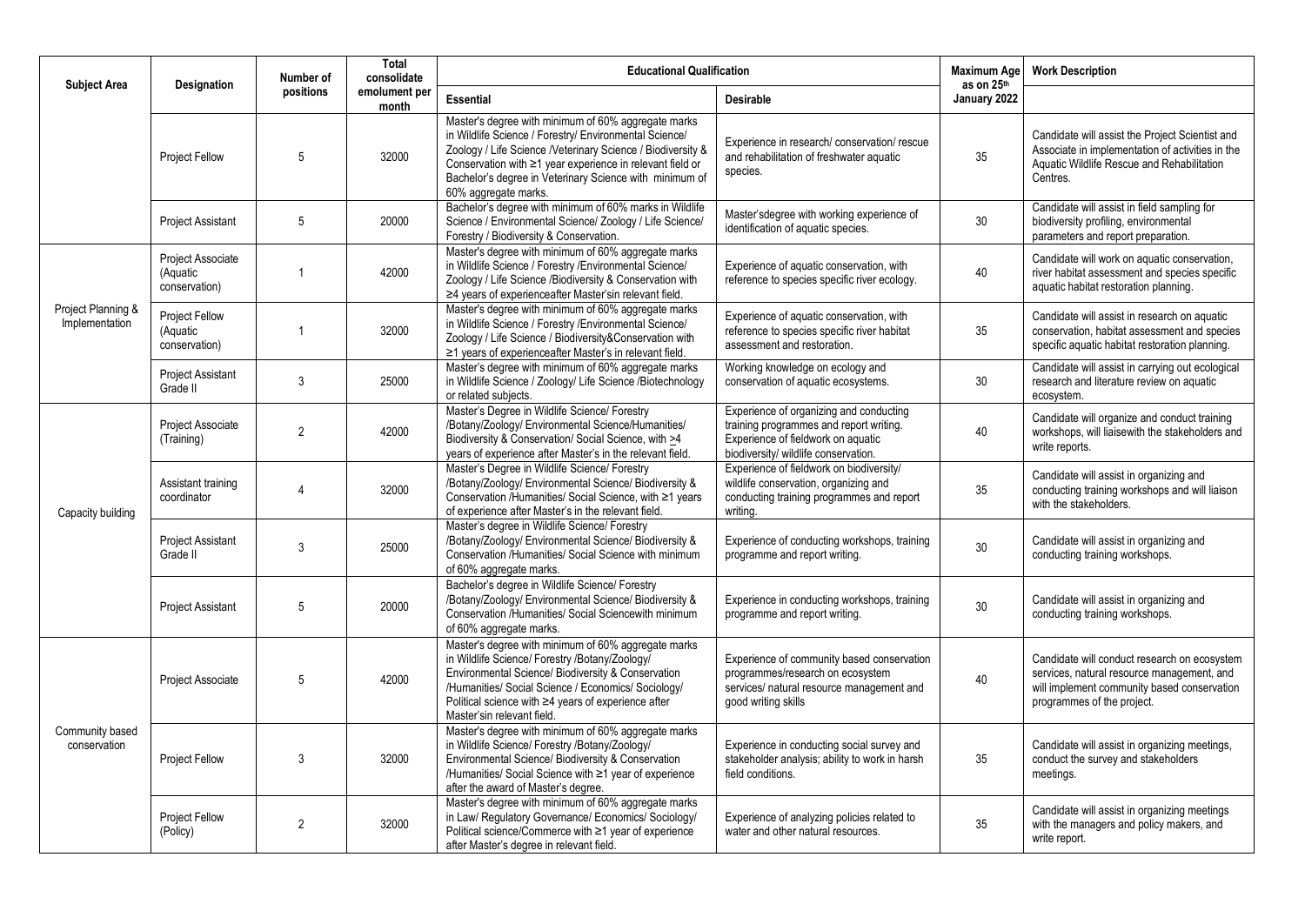| <b>Subject Area</b>                    |                                                             | Number of      | <b>Total</b><br>consolidate | <b>Educational Qualification</b>                                                                                                                                                                                                      |                                                                                                                                                           | <b>Maximum Age</b><br>as on 25th | <b>Work Description</b>                                                                                                                                  |  |
|----------------------------------------|-------------------------------------------------------------|----------------|-----------------------------|---------------------------------------------------------------------------------------------------------------------------------------------------------------------------------------------------------------------------------------|-----------------------------------------------------------------------------------------------------------------------------------------------------------|----------------------------------|----------------------------------------------------------------------------------------------------------------------------------------------------------|--|
|                                        | Designation                                                 | positions      | emolument per<br>month      | <b>Essential</b>                                                                                                                                                                                                                      | <b>Desirable</b>                                                                                                                                          | January 2022                     |                                                                                                                                                          |  |
|                                        | Project Fellow<br>(Eco-development)                         | 4              | 32000                       | Master's degree in Sociology / Economics / Social Work<br>with ≥ 1 year of experience after Master's degreein<br>relevant field.                                                                                                      | Experience of working on community<br>mobilization, formation of shelf-help<br>groupsand livelihood issues of local<br>communities along the Ganga River. | 35                               | Candidate will organize sensitization<br>workshops and mobilize communities for<br>Ganga conservation.                                                   |  |
|                                        | Project Fellow<br>(Media Manager)                           |                | 32000                       | Master's degree in Management/ Social work/ Mass<br>communication or related subjects with minimum of 60%<br>aggregate marks with ≥1 year of experience after<br>Master's degree in relevant field.                                   | Experience of development and web based<br>infographic management and public liaising.<br>Proficiency in MS Office, Internet and Tally.                   | 35                               | Candidate will design and manage web based<br>infographic and liaise with field teams.                                                                   |  |
|                                        | <b>Project Assistant</b><br>Grade II                        |                | 25000                       | Master's degree in Humanities/ Commerce/ with minimum<br>of 60% aggregate marks or related subjects.                                                                                                                                  | Experience in environmental policy related<br>work, social survey and stakeholder analysis.                                                               | 30                               | Candidate will assist in office and filed<br>activities, including liaising with field teams and<br>social surveys.                                      |  |
| Community based<br>conservation        | <b>Project Assistant</b><br>(Media & data<br>management)    | $\overline{2}$ | 20000                       | Bachelor's degree in Management/ Social work/<br>Computer Sciences or related subjects with minimum of<br>60% aggregate.                                                                                                              | Experience of development and web based<br>infographic management and public liaising.<br>Proficiency in MS Office, Internet and Tally.                   | 30                               | Candidate will assist web based infographic<br>management and liaising with field teams.                                                                 |  |
|                                        | <b>Project Assistant</b><br>(Socio-economic)                | 5              | 20000                       | Bachelor's degree in Humanities/ Commerce/ Science/<br>Mass Media/ Law/ Business Administration and related<br>subject with minimum of 60% aggregate marks.                                                                           | Experience of conducting social surveys,<br>environmental policy related work/<br>stakeholder analysis, proficiency in MS office,<br>internet and Tally.  | 30                               | Candidate will assist in office and field in social<br>survey, literature review, report writing, data<br>entry and analysis.                            |  |
|                                        | Project Assistant<br>Grade II (Socio-<br>economic)          | -1             | 25000                       | Master's degree in Environment law/ Constitutional and<br>administrativelaw or related subjects with minimum of<br>60% aggregate marks.                                                                                               | Experience of conducting social surveys,<br>stakeholder analysis.                                                                                         | 30                               | Candidate will assist in office and field in social<br>survey, literature review, report writing, data<br>entry and analysis.                            |  |
|                                        | <b>Project Assistant</b><br>(Community<br>mobilization)     | $\overline{2}$ | 20000                       | Bachelor's degree with Social Science/ Humanities/<br>Physical Sciences with minimum of 5 years of experience<br>of working with local communities.                                                                                   | Experience in working with local<br>communities, community mobilization,<br>livelihood development, conducting social<br>survey, stakeholder survey       | 50                               | Candidate will assist in office and field in<br>community mobilization and livelihood<br>development work as well as liaison with other<br>stakeholders. |  |
| Nature interpretation<br>and education | <b>Project Fellow</b><br>(Extension)                        | $\overline{2}$ | 32000                       | Master's degree with minimum of 60% aggregate marks<br>in Wildlife Science / Forestry /Environmental Science/<br>Zoology / Life Science / Biodiversity& Conservation with<br>≥1 years of experience after Master's in relevant field. | Experience in developing awareness<br>material, writing articles in Hindi and English<br>languages.                                                       | 35                               | Candidate will facilitate and communicate with<br>target audience ensuring appropriate<br>information dissemination for conservation.                    |  |
|                                        | <b>Project Fellow</b><br>(Fine Arts)                        |                | 32000                       | Master's Degree with minimum of 60% aggregate marks<br>in Fine Arts (Visual Arts) or related subject with ≥1 years<br>of experience after Master's in relevant field.                                                                 | Experience in sketching, digital drawing,<br>graphic design and painting.                                                                                 | 35                               | Candidate will assist in preparing relevant<br>sketches, drawing and paintings for<br>publications                                                       |  |
|                                        | <b>Project Assistant</b><br>Grade II (Database<br>Operator) | $\overline{1}$ | 25000                       | Master's degree in any discipline with minimum of 60%<br>aggregate marks.                                                                                                                                                             | Experience of development and management<br>of database and web designing.                                                                                | 30 <sup>°</sup>                  | Candidate will manage the database of field<br>records, TA/FA and purchase.                                                                              |  |
|                                        | Project Assistant<br>Grade II<br>(Visualizer)               |                | 25000                       | Master's degree in Visual Communication/ Graphic<br>Design / Fine Arts with minimum of 60% aggregate<br>marks.                                                                                                                        | Experience of working on Adobe Photoshop,<br>Illustrator, Indesign, Corel Draw and Video<br>Editing software. Knowledge of Hindi and<br>English typing.   | 30                               | Candidate will assist in visualizing and<br>designing illustrations for exhibits and<br>education material.                                              |  |
|                                        | <b>Project Assistant</b><br>Grade II (3D)<br>Architecture)  | -1             | 25000                       | Bachelor's degree in Architecture with minimum of 60%<br>aggregate marks.                                                                                                                                                             | Knowledge of 3D software for architectural<br>designs and animation.                                                                                      | 30                               | Candidate will assist in developing 3D designs<br>for interpretive exhibits.                                                                             |  |
|                                        | <b>Project Assistant</b><br>Grade I (Biology)               | $\overline{2}$ | 20000                       | Bachelor's degree in Life Science/Biological Sciencewith<br>minimum of 60% aggregate marks.                                                                                                                                           | Experience of field based research and<br>collection of data.                                                                                             | 30                               | Candidate will develop content for awareness<br>material and publications.                                                                               |  |
| <b>Project Management</b><br>Unit      | <b>Graphic Designer</b>                                     | -1             | 30000                       | Bachelor's degree in any subject with ≥10 year of<br>experience in relevant field.                                                                                                                                                    | Experience of graphic designing using<br>computer software.                                                                                               | 45                               | Candidate will design brochures, reports and<br>other outreach print material.                                                                           |  |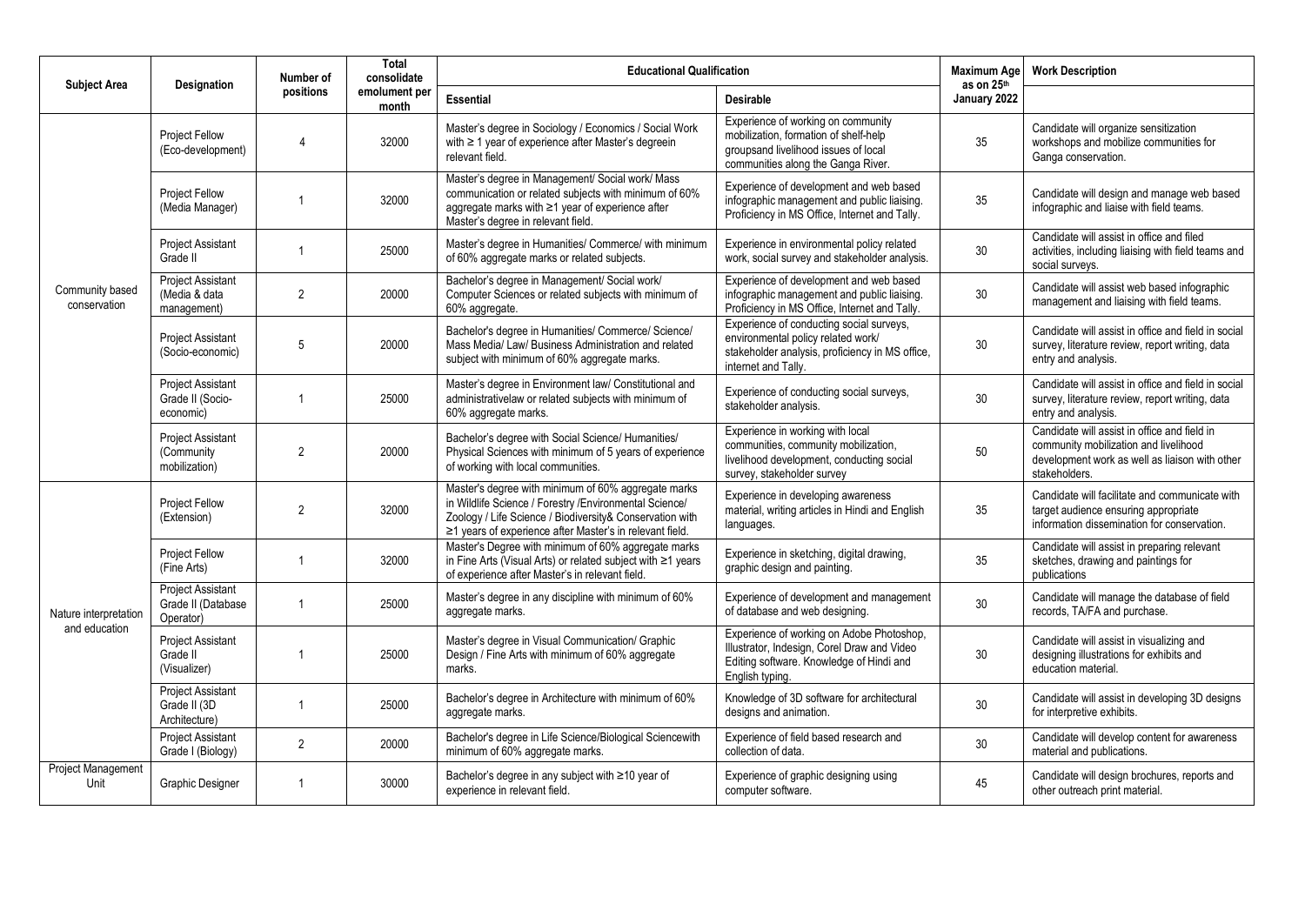

## **APPLICATION FORM FOR THE CONTRACTUAL ENGAGEMENT UNDER WII - NMCG PROJECT, WILDLIFE INSTITUTE OF INDIA, DEHRA DUN**

Passport size photo

#### **(1) Personal Information:**

| а. | Post applied for                               |  |
|----|------------------------------------------------|--|
| b. | Name of the applicant (IN BLOCK LETTERS)       |  |
| c. | <b>Current Position</b>                        |  |
| d. | Total current salary/fellowship                |  |
| е. | Father's/Husband's Name                        |  |
| f. | Date of birth                                  |  |
| g. | Age as on 25 <sup>th</sup> January 2022        |  |
| h. | Contact details (Address, Email, phone number) |  |
| j. | Demand Draft (DD) details including number and |  |
|    | details of drawing bank (Application fee)      |  |

#### **(2) Educational qualifications (from Bachelor's Degree onwards; attach supporting documents):**

| Degree/              | Name of the                                                            | Passin | Grade**/        | $%$ of | <b>Main subjects</b> |
|----------------------|------------------------------------------------------------------------|--------|-----------------|--------|----------------------|
| <b>Diploma</b>       | <b>Institution/University</b>                                          | g year | <b>Division</b> | marks  |                      |
| Graduate degree      |                                                                        |        |                 |        |                      |
| Post-graduate degree |                                                                        |        |                 |        |                      |
| <b>MPhil</b>         |                                                                        |        |                 |        |                      |
| PhD                  |                                                                        |        |                 |        |                      |
| Any other            |                                                                        |        |                 |        |                      |
|                      | **Please provide grade equivalence to the percentage of marks, if any. |        |                 |        |                      |

#### **(3) Details of experience in relevant fields (attach supporting documents):**

| SI. | Name of                               | <b>Designation</b> | Period |    | Nature of duty                                       | <b>Last salary</b>                            |
|-----|---------------------------------------|--------------------|--------|----|------------------------------------------------------|-----------------------------------------------|
| No. | Institute/Organization<br>/Department |                    | From   | To | (Roles and<br>responsibilities held<br>by applicant) | drawn as<br>(Please<br>attach<br>certificate) |
|     |                                       |                    |        |    |                                                      |                                               |
|     |                                       |                    |        |    |                                                      |                                               |
|     |                                       |                    |        |    |                                                      |                                               |
|     |                                       |                    |        |    |                                                      |                                               |